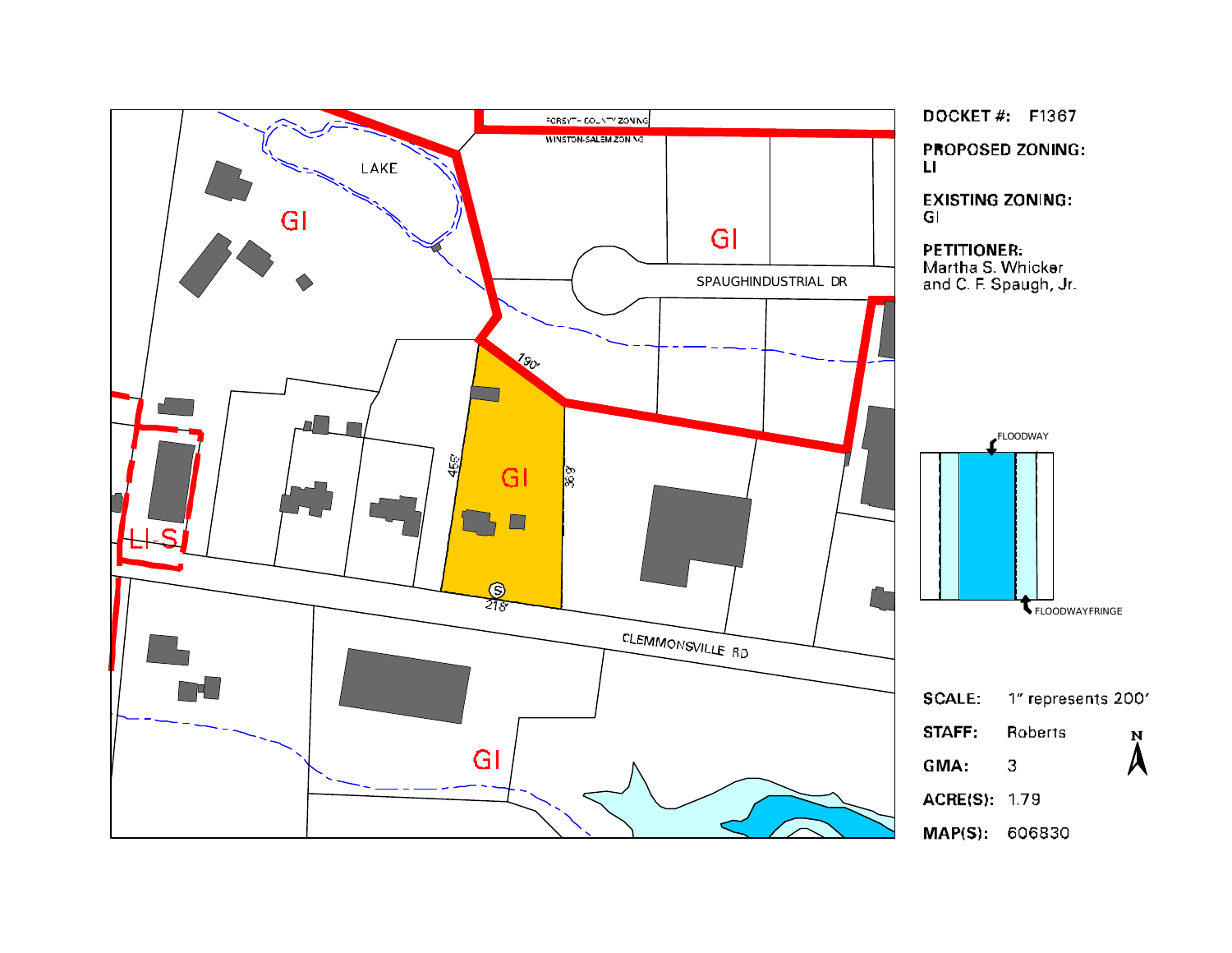May 22, 2002

Martha S. Whicker and Carl F. Spaugh Jr. 2437 W. Clemmonsville Road Winston-Salem, NC 27127

RE: ZONING MAP AMENDMENT F-1367

Dear Ms. Whicker and Mr. Spaugh:

The attached report of the Planning Board to the Forsyth County Board of Commissioners is sent to you at the request of the Commissioners.

When the rezoning is scheduled for public hearing, you will be notified by Jane Cole, Clerk to the County Commissioners, of the date on which the Commissioners will hear this petition.

Sincerely,

A. Paul Norby, AICP Director of Planning

Attachment

pc: Jane Cole, County Manager's Office Bob Richardson, 3809-C Forrestgate Drive, Winston-Salem, NC 27103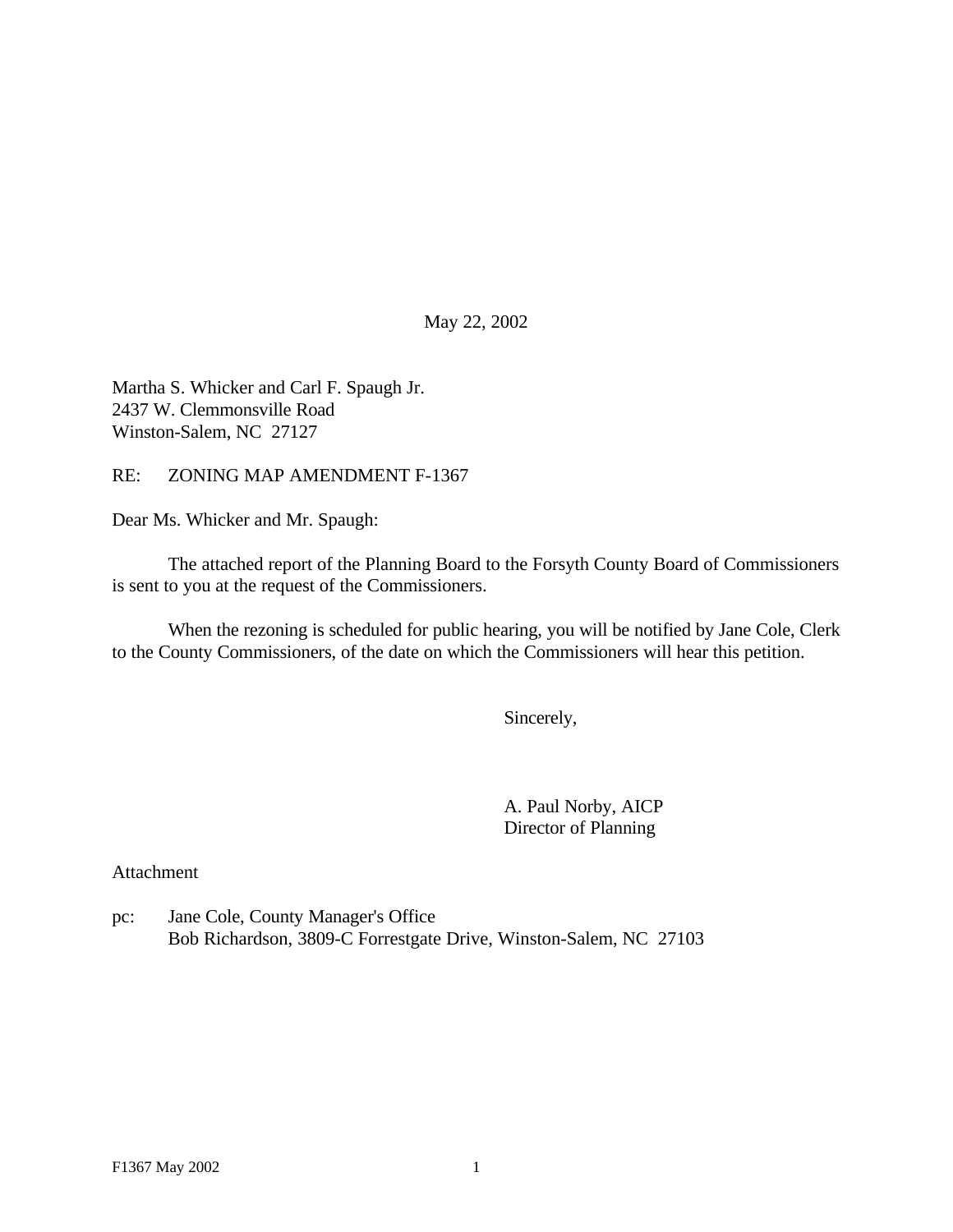# **FORSYTH COUNTY BOARD OF COMMISSIONERS**

**\_\_\_\_\_\_\_\_\_\_\_\_\_\_\_\_\_**

**MEETING DATE:**  $\qquad \qquad$  **AGENDA ITEM NUMBER:** 

**SUBJECT**:-

Zoning map amendment of Martha S. Whicker and Carl F. Spaugh Jr.

# **COUNTY MANAGER'S RECOMMENDATION OR COMMENTS**:-

# **SUMMARY OF INFORMATION**:-

Zoning map amendment of Martha S. Whicker and Carl F. Spaugh Jr. from GI to LI: property is located on the north side of Clemmonsville Road west of Griffith Road (Zoning Docket F-1367).

After consideration, the Planning Board recommended approval of the rezoning petition.

| X YES |  |
|-------|--|
|       |  |

**SIGNATURE**: **DATE**:

 $\overline{a}$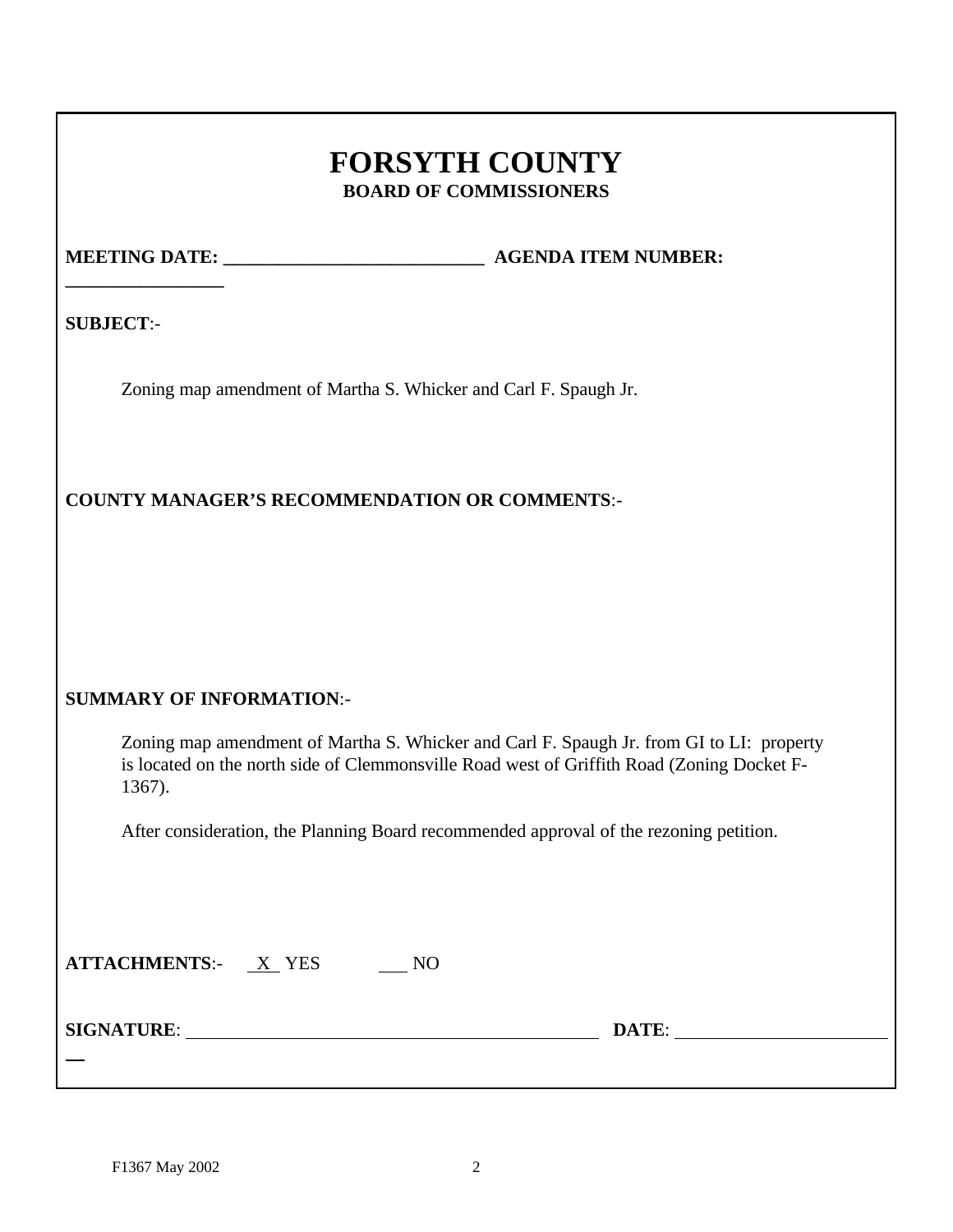#### COUNTY ORDINANCE - GENERAL USE

Zoning Petition of Martha S. Whicker and Carl F. Spaugh, Jr., Docket F-1367

AN ORDINANCE AMENDING THE FORSYTH COUNTY ZONING ORDINANCE AND THE OFFICIAL ZONING MAP OF THE COUNTY OF FORSYTH, NORTH CAROLINA

\_\_\_\_\_\_\_\_\_\_\_\_\_\_\_\_\_\_\_\_\_\_\_\_\_\_\_\_\_\_\_\_\_

BE IT ORDAINED by the Board of County Commissioners of the County of

Forsyth as follows:

Section 1. The Zoning Ordinance of the *Unified Development Ordinances* of the County

of Forsyth, North Carolina, and the Official Zoning Map of the County of Forsyth, North

Carolina, are hereby amended by changing from GI to LI the zoning classification of the following

described property:

Tax Block 3930, Tax Lot 4V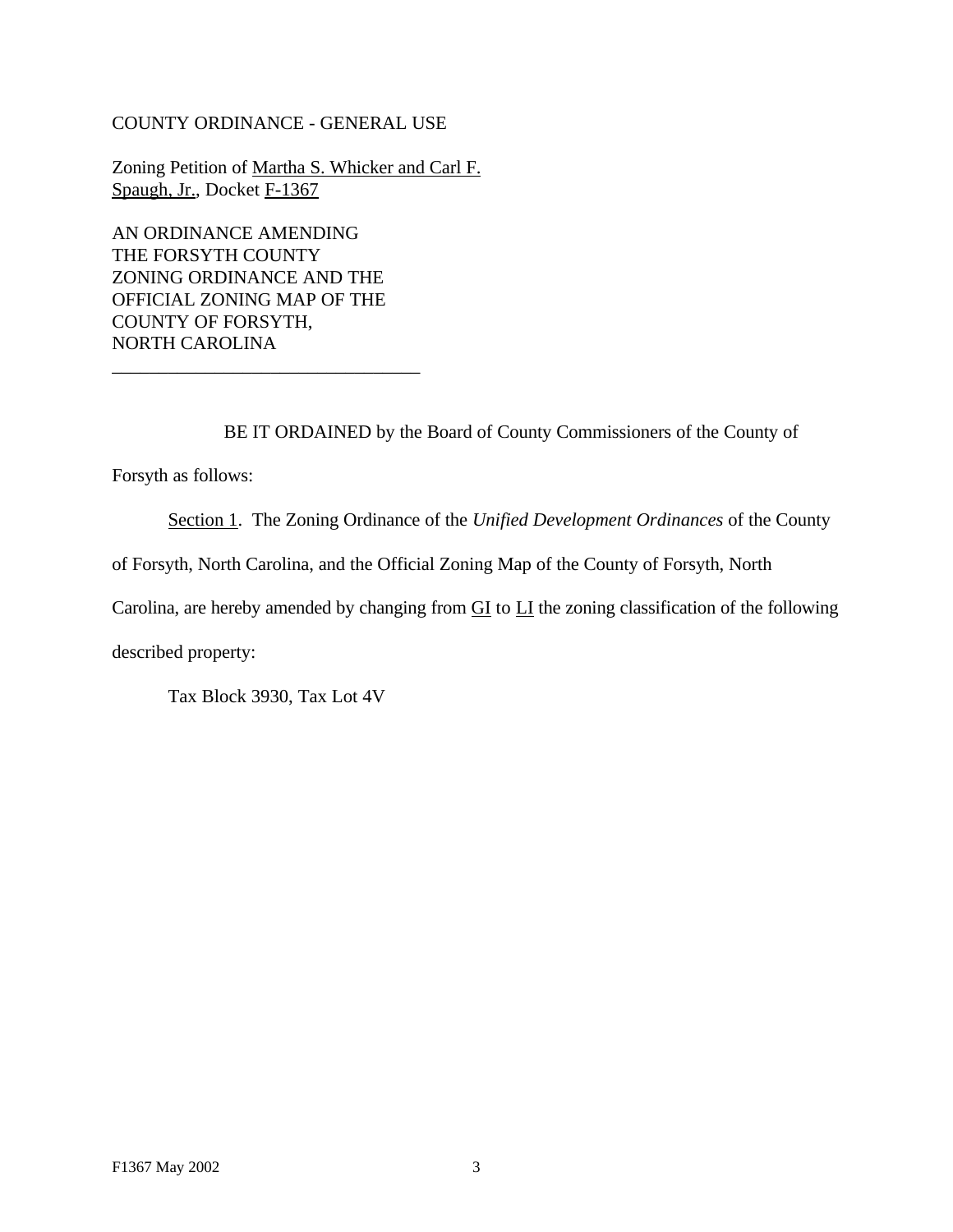## **ZONING STAFF REPORT**

| <b>DOCKET</b> # $F-1367$ |                     |
|--------------------------|---------------------|
| <b>STAFF:</b>            | <b>Gary Roberts</b> |

Petitioner(s): Martha S. Whicker and Carl F. Spaugh, Jr. Ownership: Same

## **REQUEST**

| From: | <b>GI</b> General Industrial District |
|-------|---------------------------------------|
| To:   | LI Limited Industrial District        |

Both general and special use district zoning were discussed with the applicant(s) who decided to pursue the zoning as requested.

NOTE: This is a general use zoning petition; therefore, ALL uses permitted in the above requested district should be considered.

Acreage: 1.79 acres

# **LOCATION**

Street: North side of Clemmonsville Road west of Griffith Road. Jurisdiction: Forsyth County.

## **PROPERTY SITE/IMMEDIATE AREA**

Existing Structures on Site: Single family residence. Adjacent Uses:

| North -     | Undeveloped property zoned GI.       |
|-------------|--------------------------------------|
| East -      | RH & AH LLC zoned GI.                |
| South -     | Industrial facility zoned GI.        |
| West -      | Single family residence zoned GI.    |
| Northwest - | American Concrete Products zoned GI. |

#### **GENERAL AREA**

Character/Maintenance: Well maintained industrial uses. Development Pace: Slow.

## **PHYSICAL FEATURES/ENVIRONMENTAL REVIEW**

Impact on Existing Features: No specific impact determined with general use request. Topography: Site slopes gradually downward from the northwest to the southeast.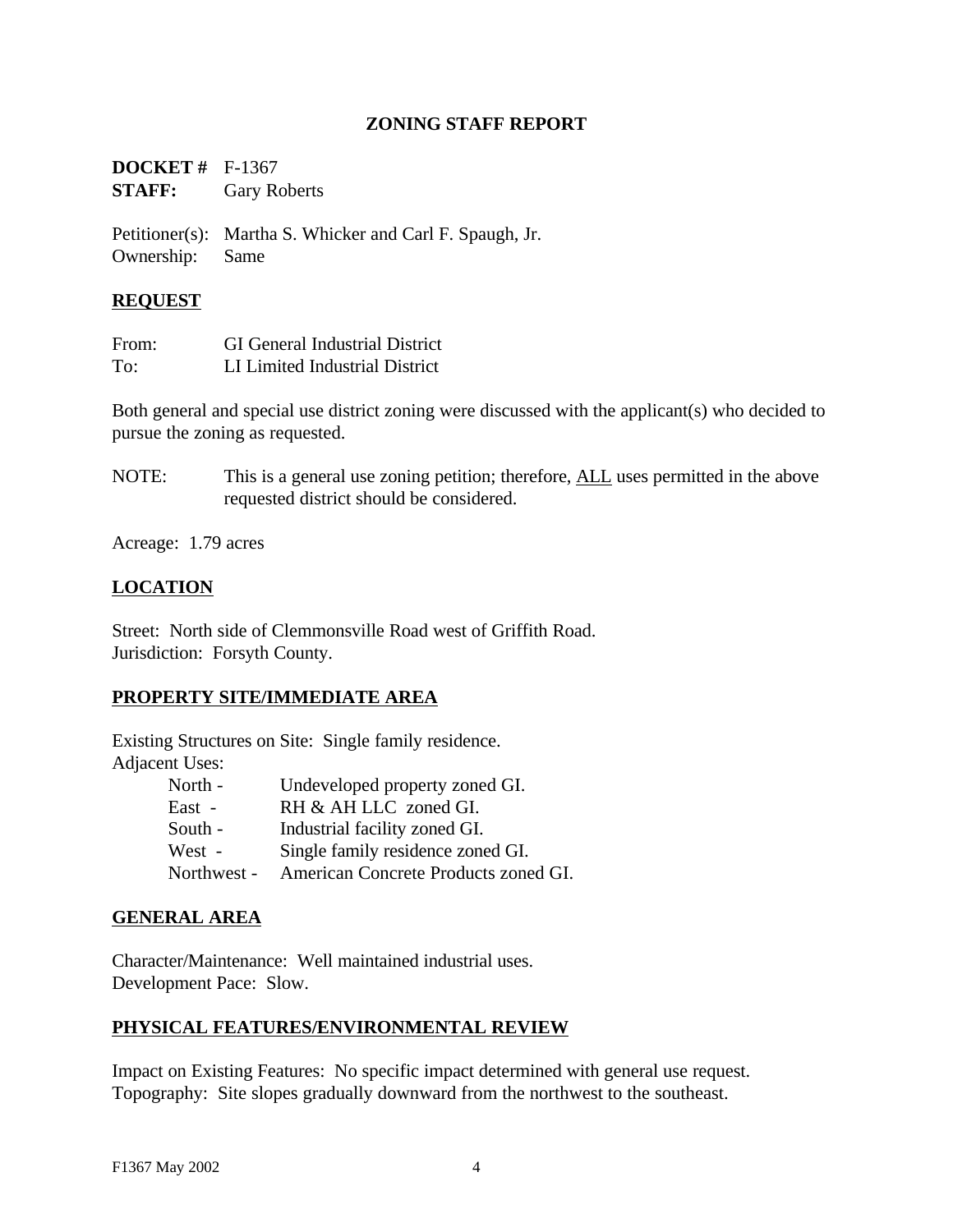Streams: None Vegetation/habitat: Typical residential yard with minimal trees. Watershed: Site is not within the boundaries of a water supply watershed.

## **TRANSPORTATION**

Direct Access to Site: Clemmonsville Road; Griffith Road. Street Classification: Clemmonsville Road - major thoroughfare; Griffith Road - minor thoroughfare. Average Daily Traffic Count/Estimated Capacity at Level of Service D (Vehicles per Day): Clemmonsville Road between Griffith Road and Stratford Road: 7,600/17,700 Griffith Road between Kimwell Drive Extension and Clemmonsville Road: N/C/16,100 Sidewalks: None.

## **HISTORY**

Relevant Zoning Cases:

- 1. F-1191; GI to GB; approved April 28, 1997; west side of Griffith Road, 800 feet east of current site; 0.49 acre; Planning Board and staff recommended approval.
- 2. F-1132; GI to LI-S (Professional Office; and Warehousing); approved October 23, 1995; north side of Clemmonsville Road, 500 feet west of current site; 0.56 acre; Planning Board and staff recommended approval.
- 3. F-772; R-6 to I-3; approved February 26, 1986; includes current site; 16.23 acres; Planning Board and staff recommended approval.

## **CONFORMITY TO PLANS**

GMP Area (*Legacy*): Suburban Neighborhoods (GMA 3).

Relevant Comprehensive Plan Recommendation(s): *Legacy* considers Suburban Neighborhoods appropriate for future urban or suburban development where much of the future residential, commercial and industrial development should occur.

Area Plan/Development Guide: *South Stratford Road Development Guide* (1988/89)

Relevant Development Guide Recommendation(s): The subject property was already being used as industrial space when the area plan was completed. The "Development Plan" (map #7 on page # 17 of the area plan) recommends that the subject property remain as an industrial use. The plan does recommend that West Clemmonsville Road be widened to a 5-lane cross-section from South Stratford Road to Old Lexington Road and recommends that development projects along this route dedicate sufficient right-of-way to have 50' on each side of the road from the centerline.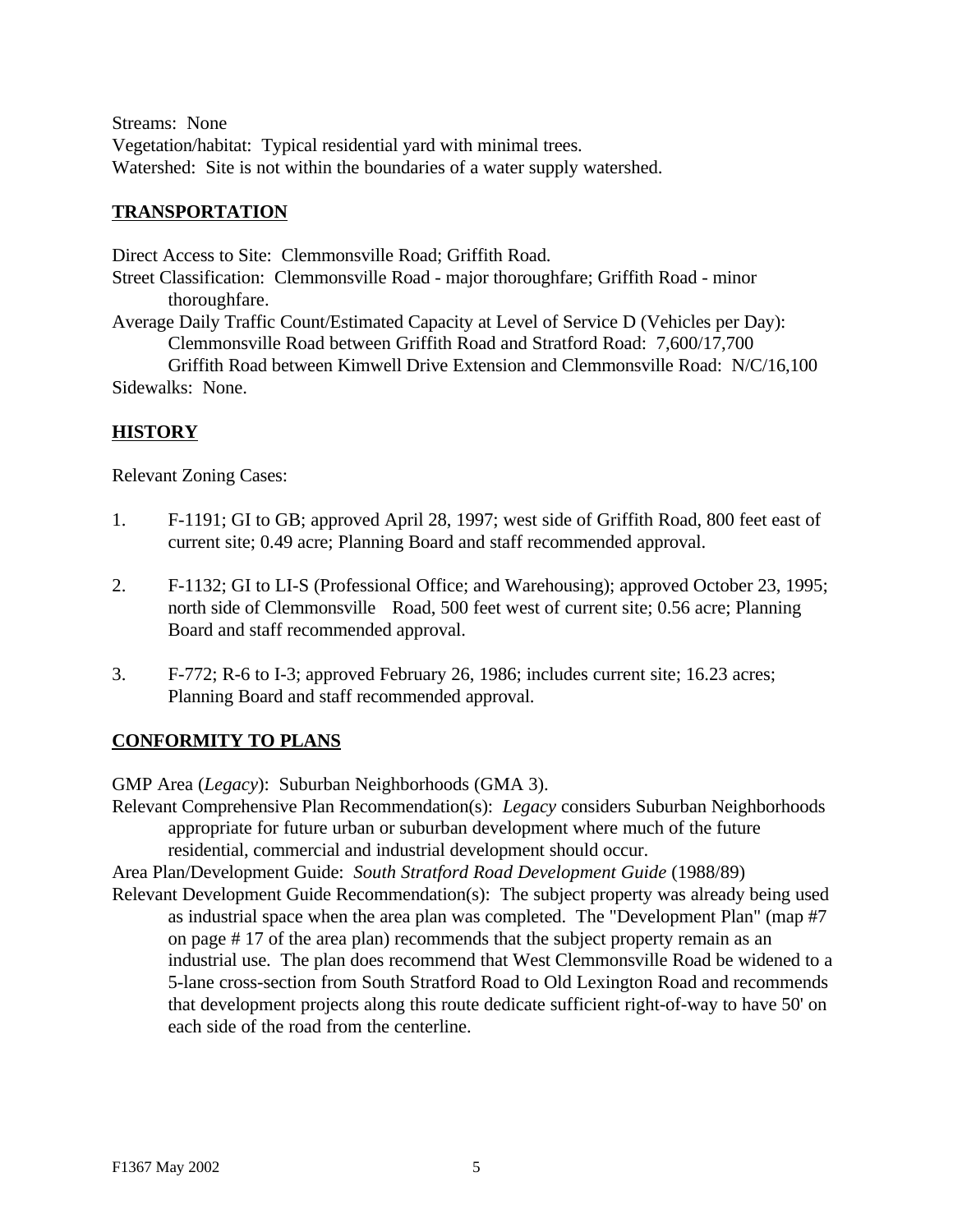## **ANALYSIS**

The current petition is a general use request to rezone a 1.79 acre lot located on the north side of Clemmonsville Road from GI to LI. Presently located on the site is a single family residence. Adjoining the property to the west is another single family residence. However the general character of the area is predominantly industrial and all the surrounding property is zoned GI.

The subject property was included in the rezoning of a  $\pm 16$  acre tract from single family residential to General Industrial with staff approval in 1986 (Zoning Docket F-772). The *South Stratford Road Development Guide* was adopted in 1989 and recommends no change to the land use. Staff generally views the current request as that of an owner initiated down zoning. The proposed LI District would allow smaller 10,000 square foot lots as compared with GI 's one acre minimum. However, the permitted uses of the LI zone are not as broad nor as intense as those found within the GI District.

The general character of the immediate area is industrial in nature and staff recommends approval of the request.

#### **FINDINGS**

- 1. *Legacy* considers Suburban Neighborhoods as potentially appropriate for industrial development.
- 2. *South Stratford Road Development Guide* recommends industrial use for the subject property.
- 3. The uses allowed within the requested LI District are compatible with the surrounding GI District uses.

#### **STAFF RECOMMENDATION**

#### Zoning: **APPROVAL**.

#### **PUBLIC HEARING**

FOR: None

AGAINST: None

#### **WORK SESSION**

MOTION: Arnold King moved approval of the zoning map amendment. SECOND: Kerry Avant VOTE: FOR: Avant, Bost, Clark, Doyle, Folan, King, Norwood, Powell AGAINST: None